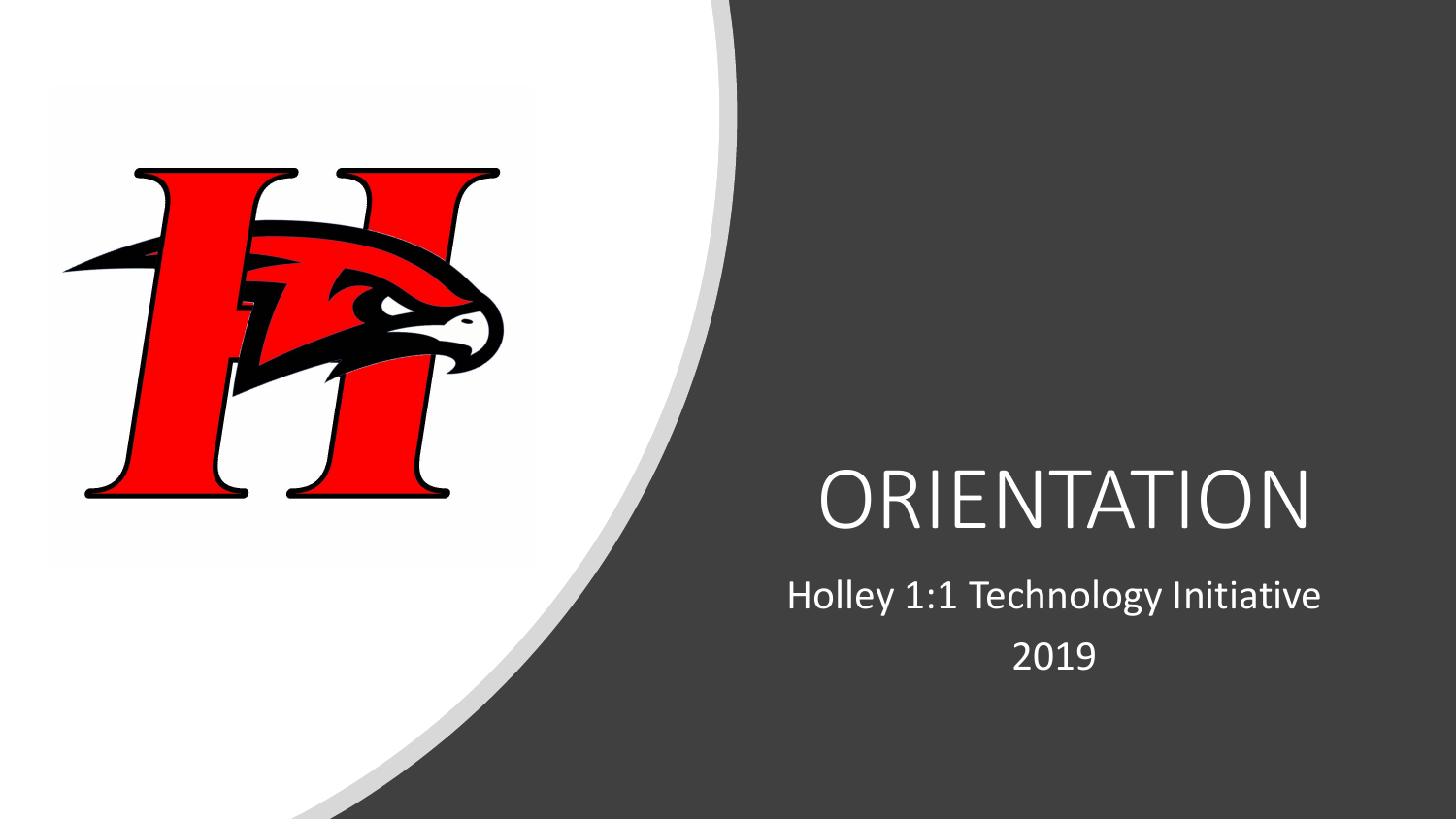# Why 1:1 devices?



#### **student-centered learning**



**personalizing and individualizing instruction**



**collaboration**

**critical thinking**



**future preparedness**

 $\bigcap$ 

**don't answer the question, ASK the questions, explore the possibilities, reinvent**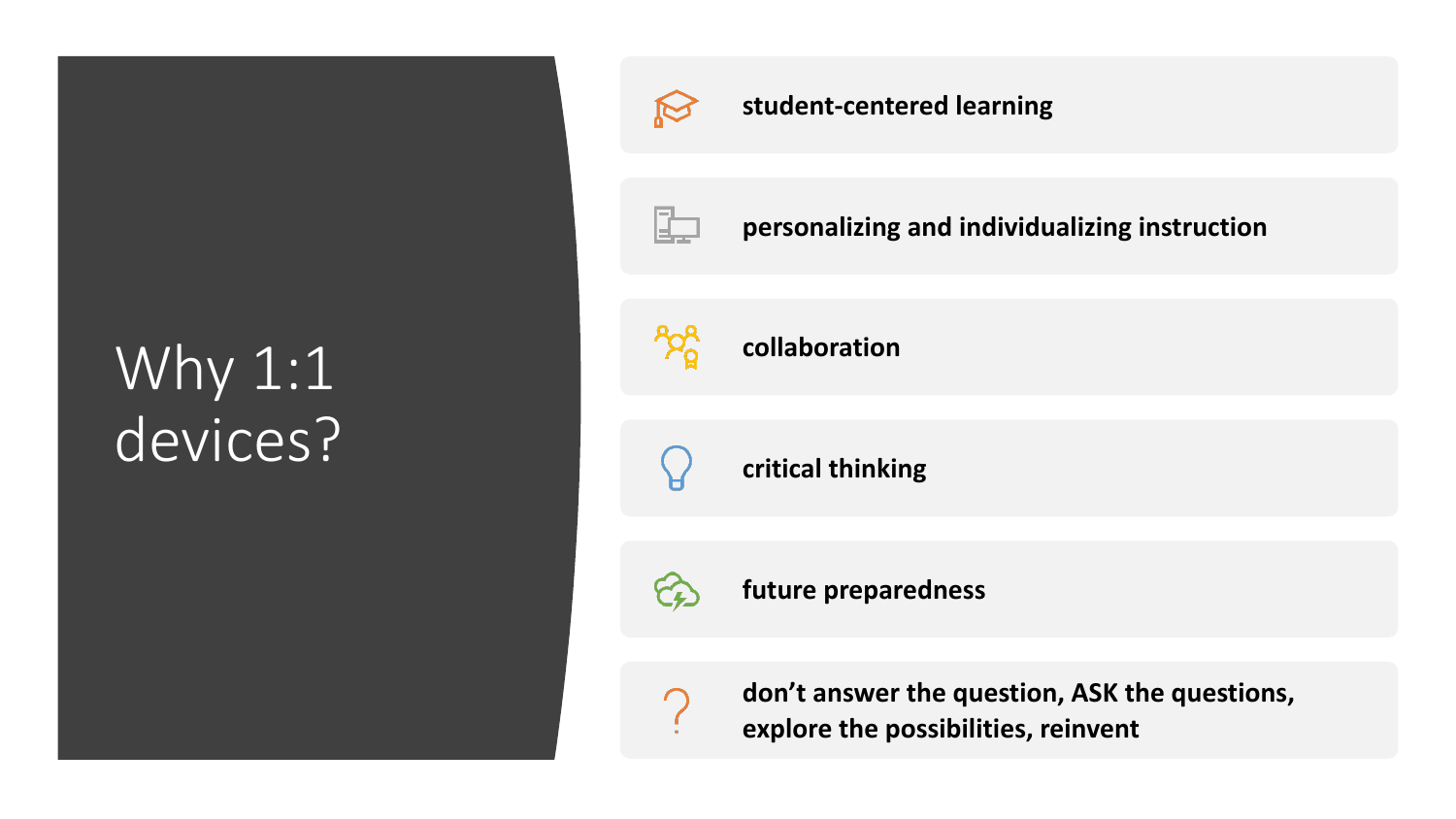

### I will be **ready to learn**

I will be **responsible**

I will be **safe**

I will be **respectful**

I **understand**

I **agree**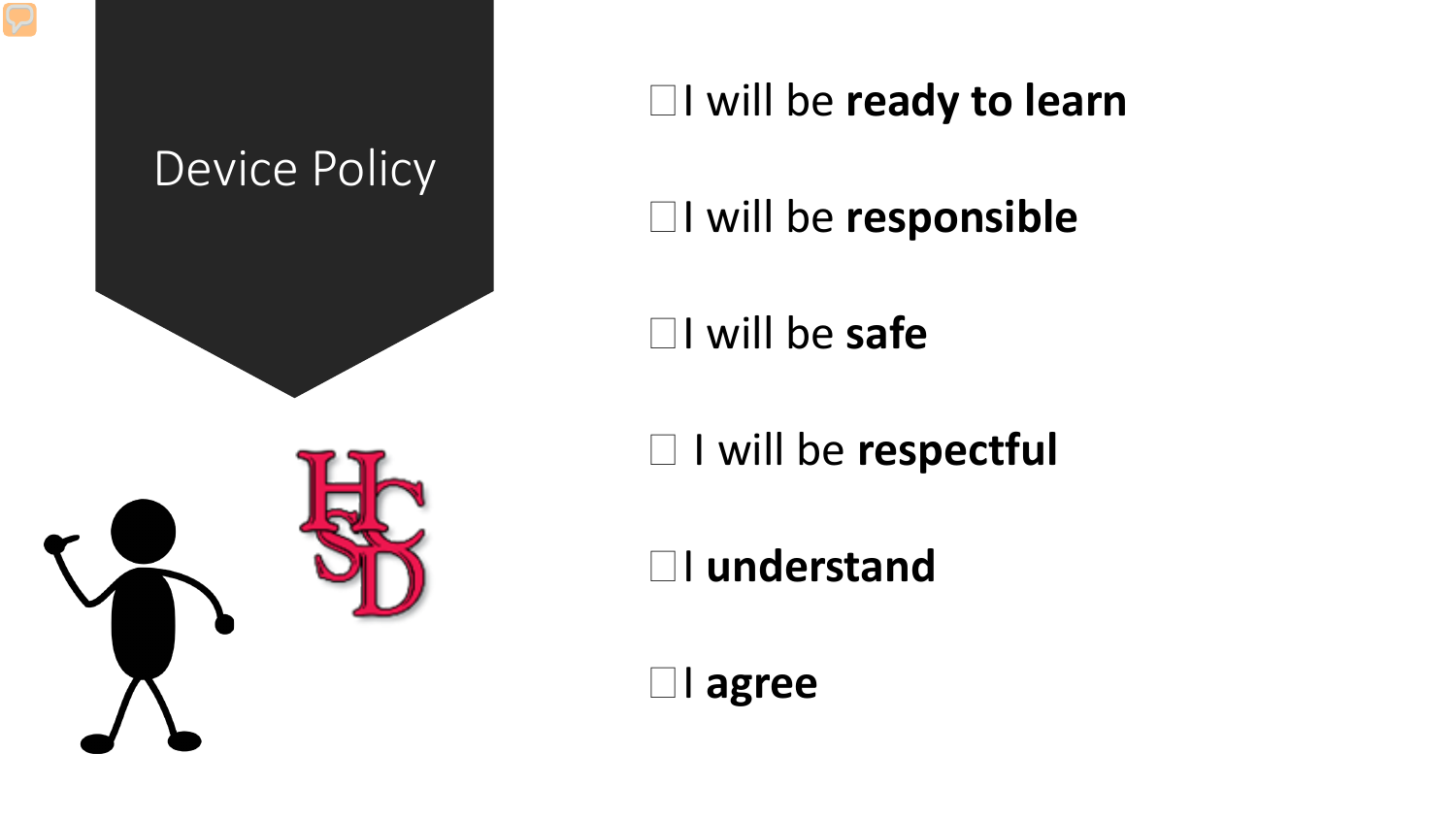

## Lenovo ThinkPad laptops

- 11 inch touch screen
- Extra-durable design
	- reinforced ports & hinges
	- rubberized bumpers
- Engineered to withstand rigors of classroom use
- Lightweight and portable at less than 3 lbs.
- Battery life lasts all day
- Windows operating system

*Students will receive a protective case and power cord (which is to be kept at home).*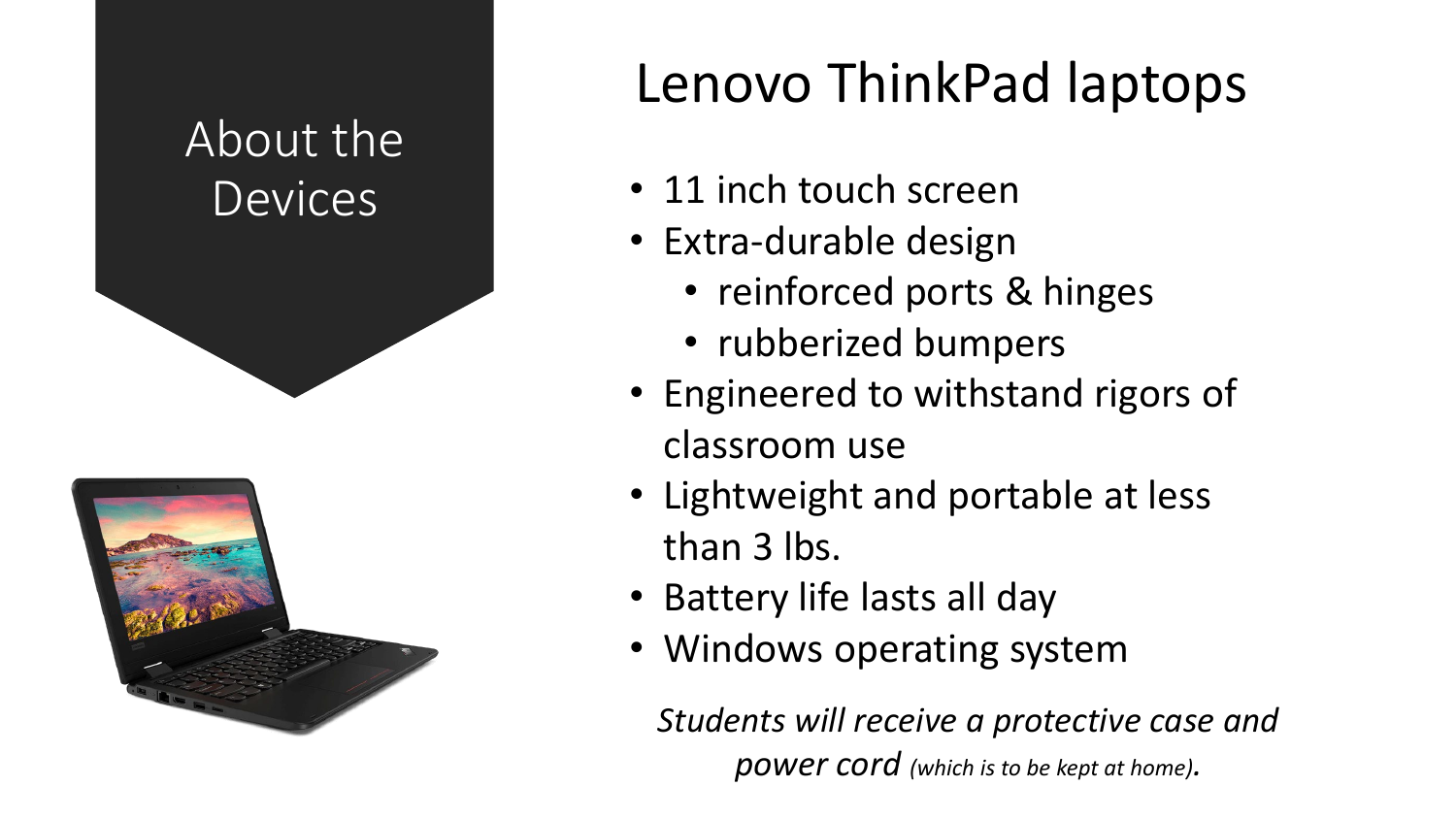# Insurance **INSURANCE**

### Non-Refundable **Annual** Fee of \$25

*Students will keep same laptop 4 years.*

### **Coverage**

 **Accidental Damage Theft (w/ police report) Electrical Surge**

| Price estimates (without coverage): |                  |
|-------------------------------------|------------------|
| <b>Device</b>                       | \$650            |
| • Screen                            | \$150            |
| Keyboard                            | $5\overline{35}$ |
| Charger                             | 520              |

*Repair Warranty*

*All Holley repairs carry a 30-day warranty.*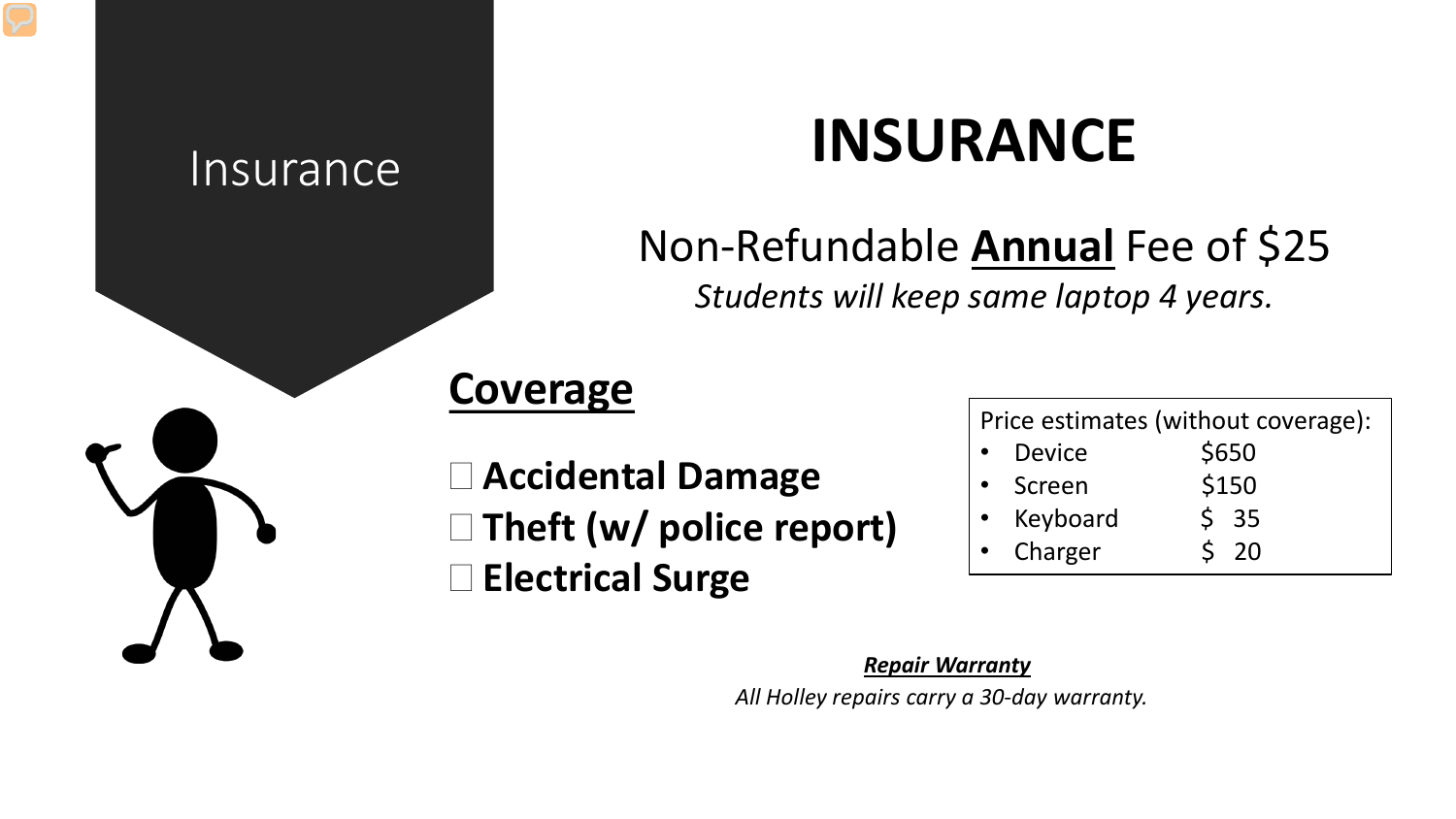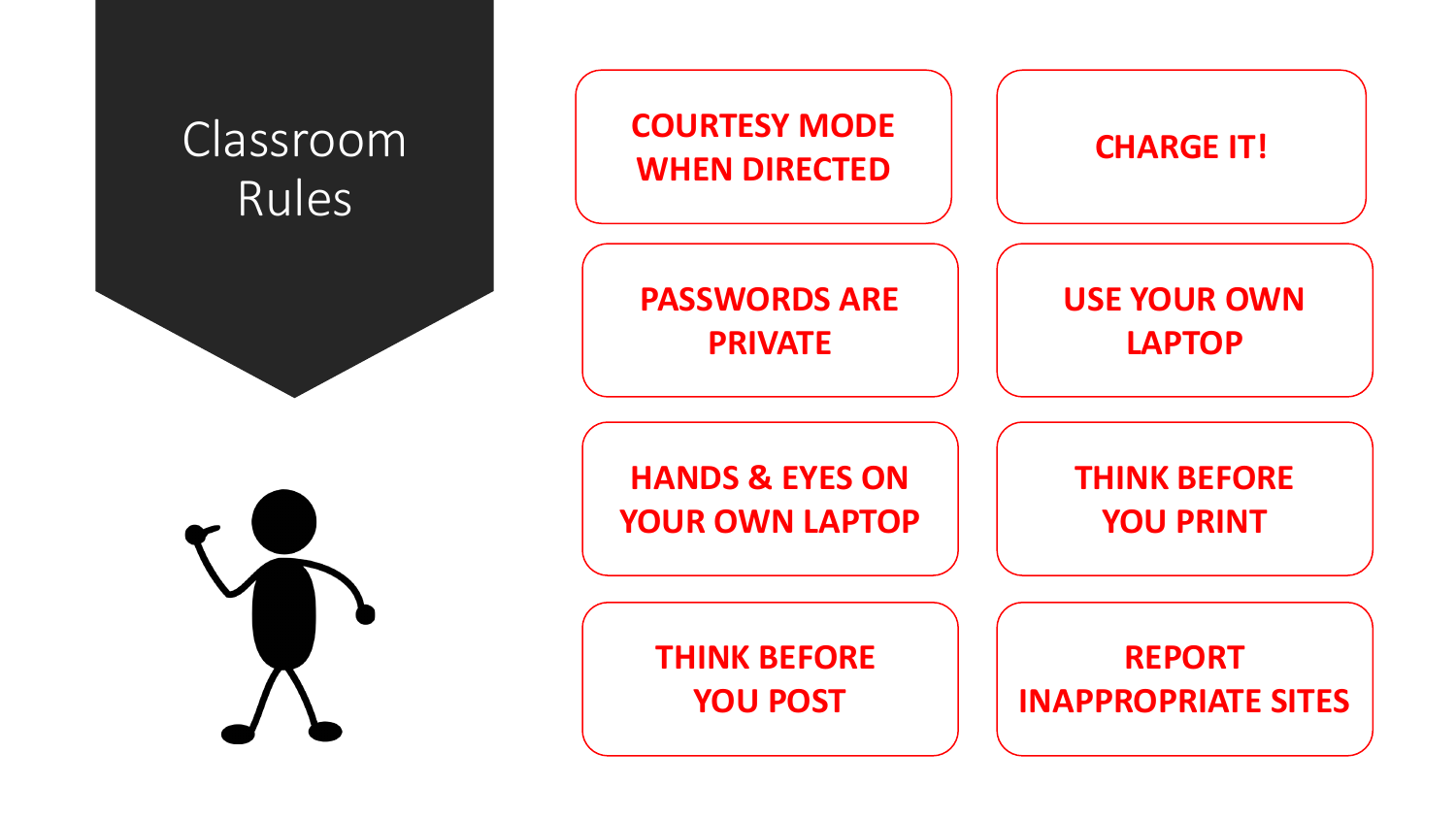

# Hawk Digital Citizenship

### **BE STRONG**

- abide by Holley Acceptable Use Policy
- **e** ensure safe wireless networking **BE SMART**

- communicate effectively & responsibly
- keep your personal information private

#### **BE BRAVE**

- be a responsible digital citizen
- practice respect **BE ALERT**

- navigate the Internet safely
- evaluate what you see & use online



### **BE KIND**

- understand digital rights
- use information ethically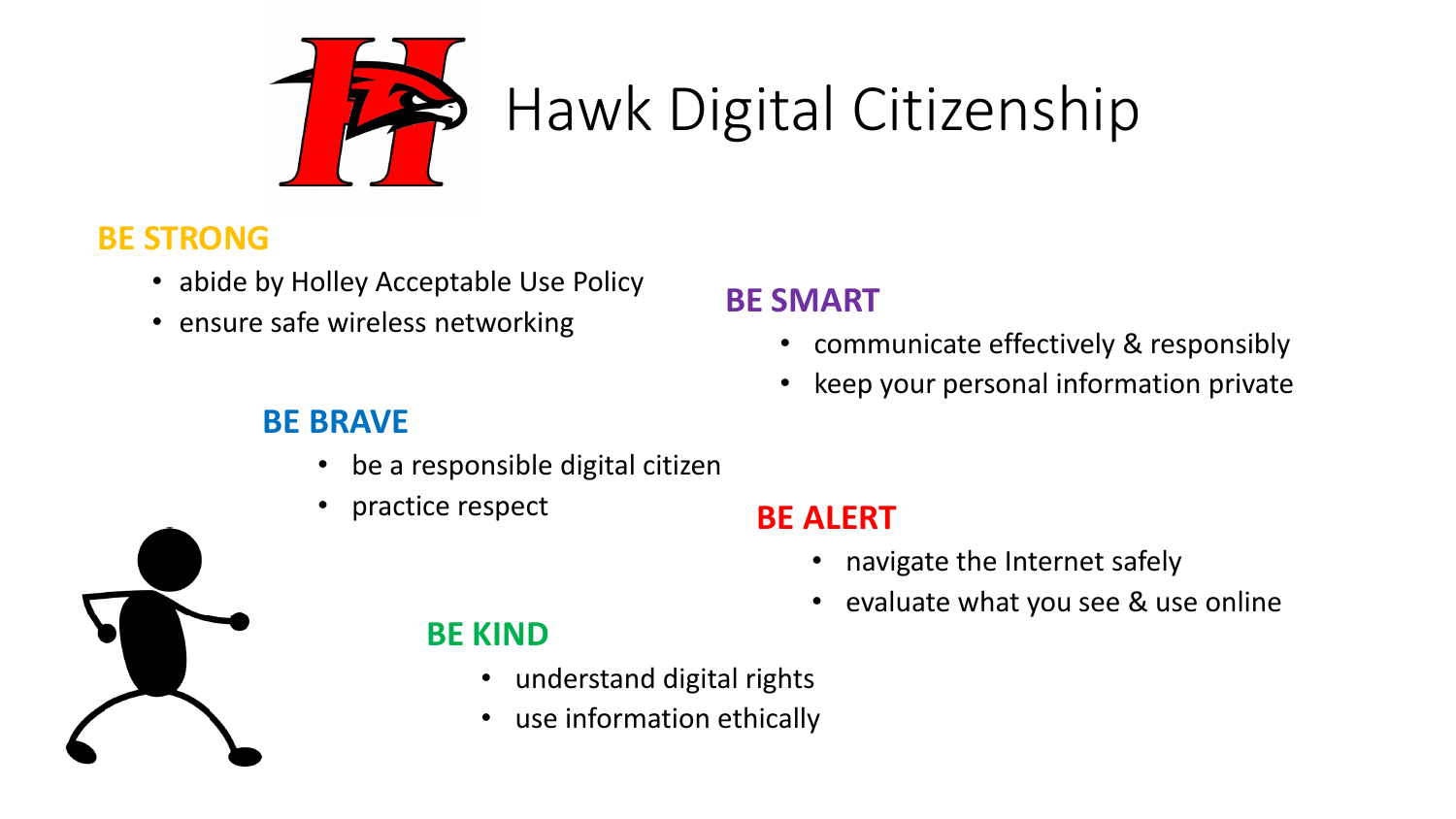## Web Filter

## **When you login to the device away from school, you will still be filtered by the district's web filter.**

### Therefore, you will have the same web permissions as you do at school.

keep this in mind when you're out and about



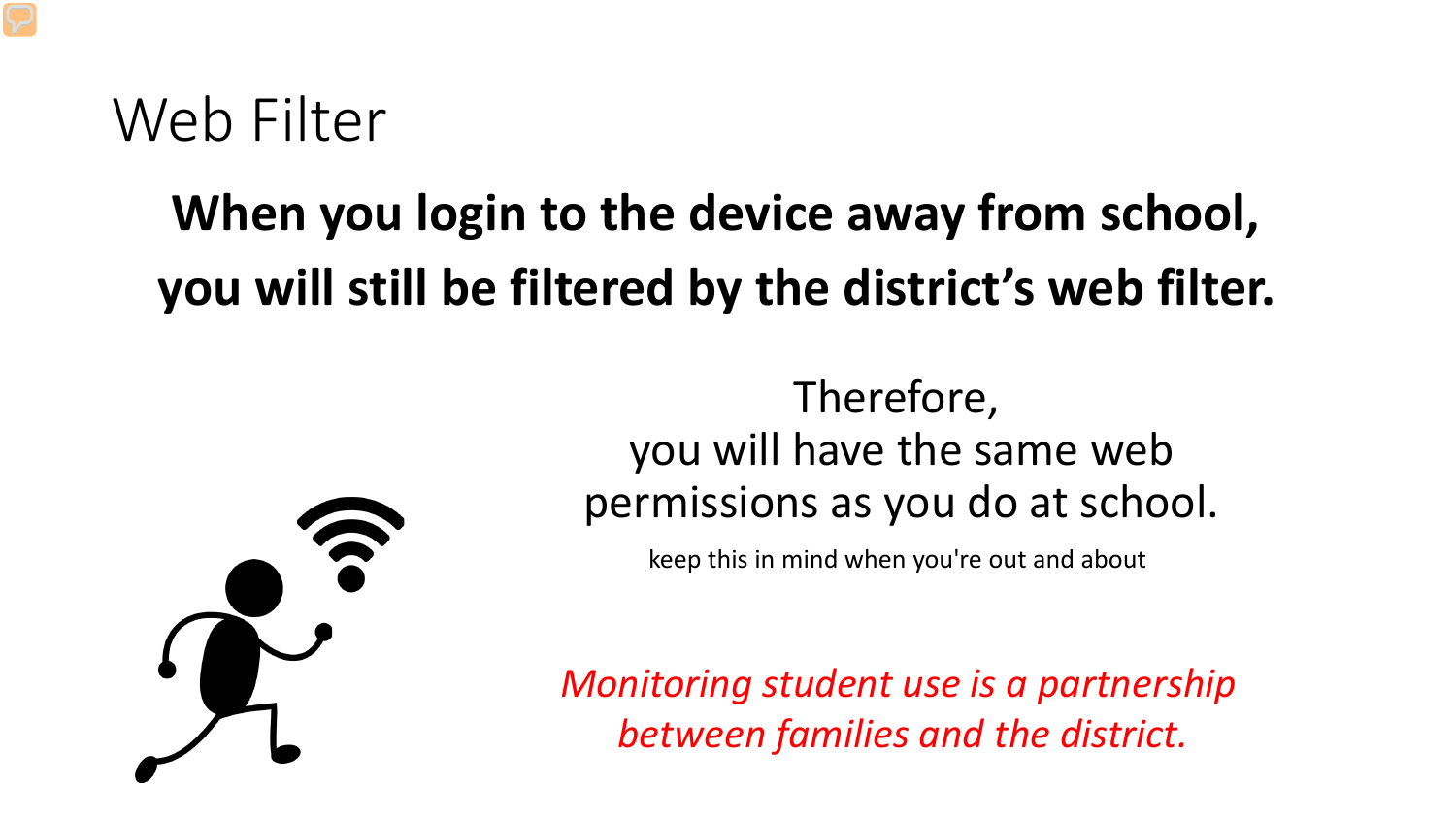

For now, your teacher can submit a HELP Ticket if necessary.

### HOWEVER, it is your responsibility to troubleshoot first: • RESTART • CHECK WIRELESS CONNECTION • ASK A FRIEND

**Interested in Student Tech TEAM? see Ms. Osur or Mrs. Cory!**



oh oh!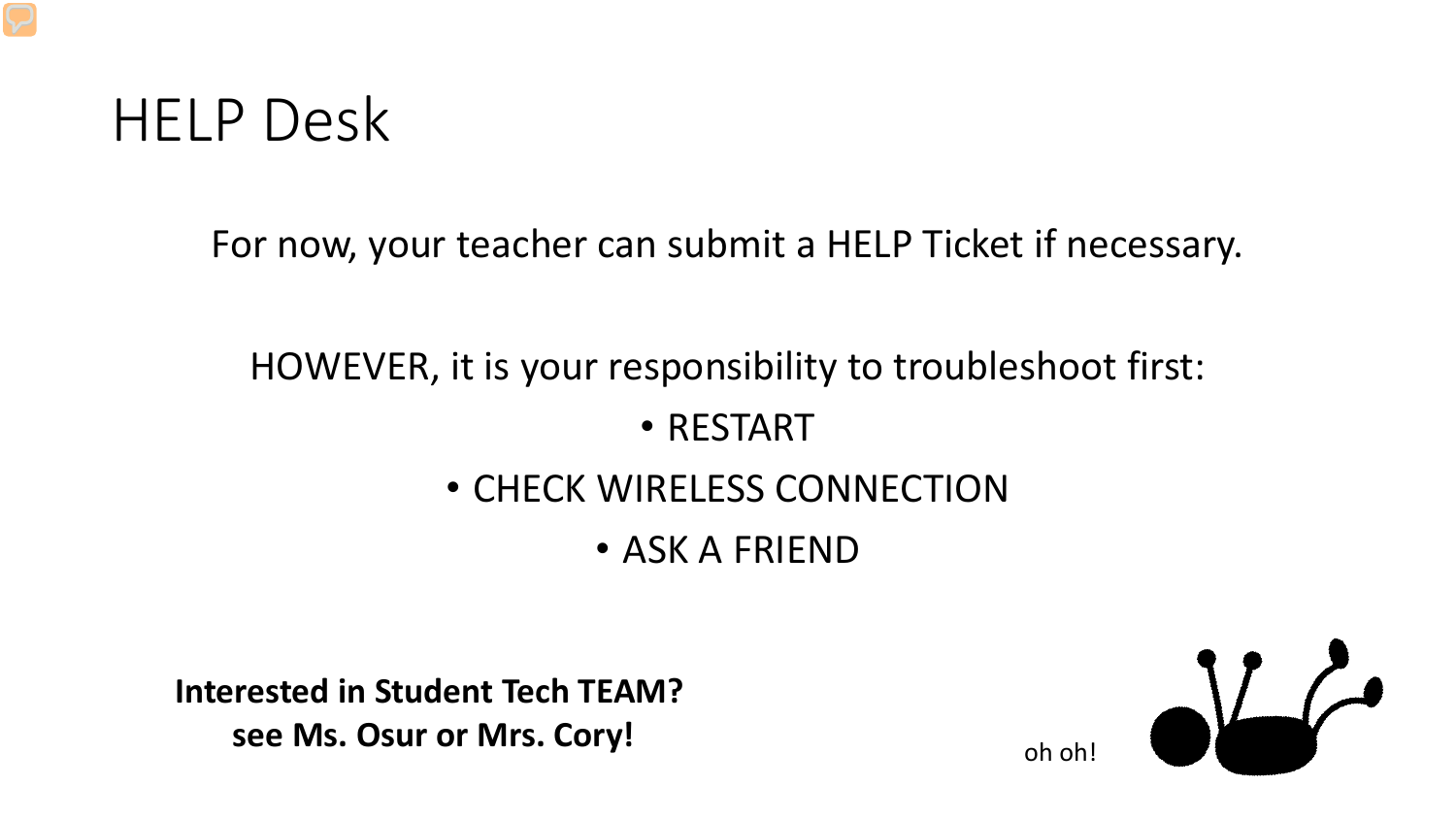# LAPTOP Care & Feeding Guidelines

- Lift from the bottom (not the screen)
- Close the screen gently
- Keep food & drink away



- Store the device in the school-assigned case
- Charge your device every night- leave charger at home

*REMEMBER- you keep this laptop for 4 years!*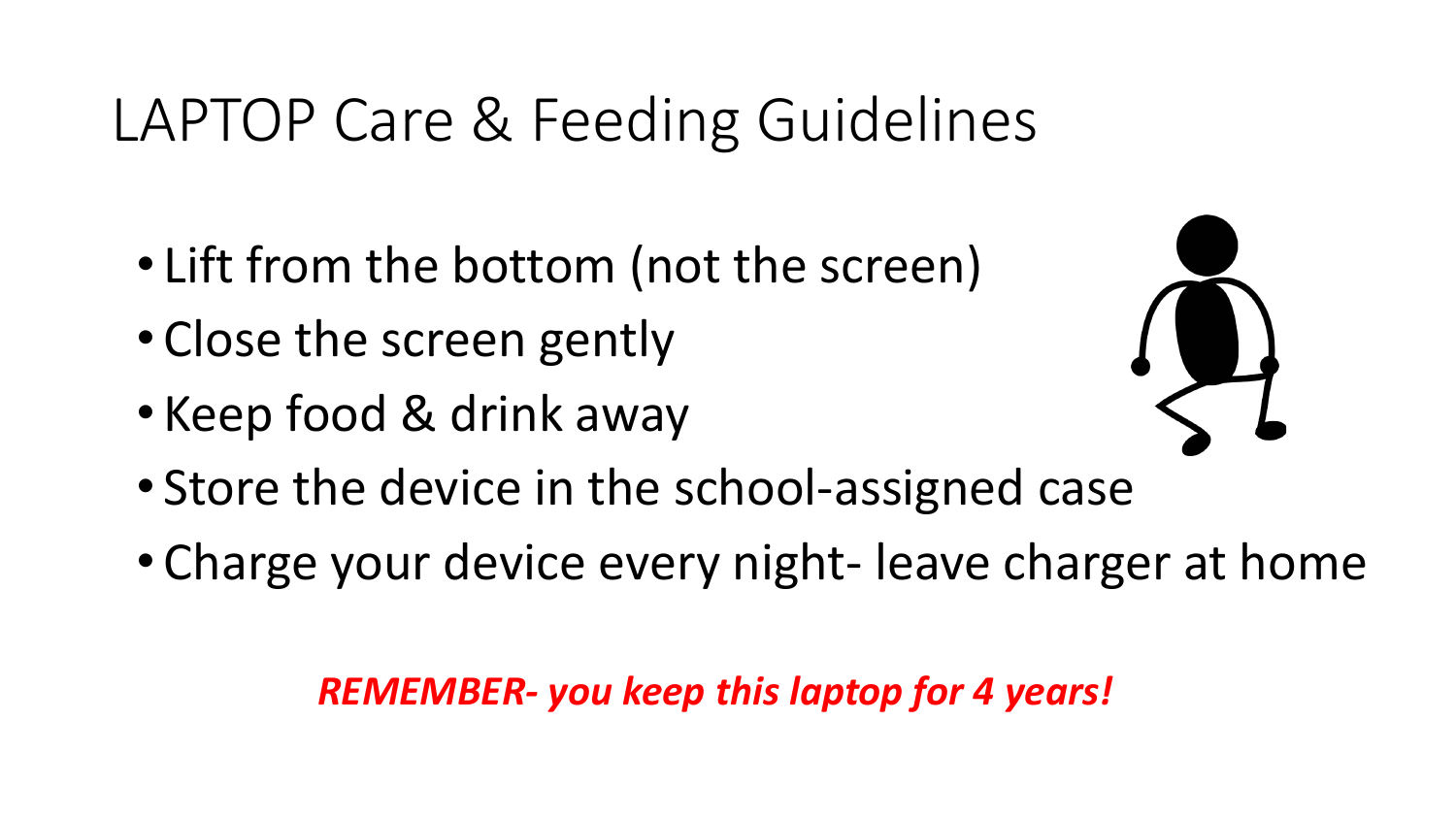# Getting Started- *this is your ticket out*

- Turn on your laptop
- Login
- Access

üInternet- wireless networks üOffice 365- login with email/password üSchoology- login with email/password üSchooltool- login with username/password



## **student email- [username@student.holleycsd.org](mailto:username@student.holleycsd.org)**